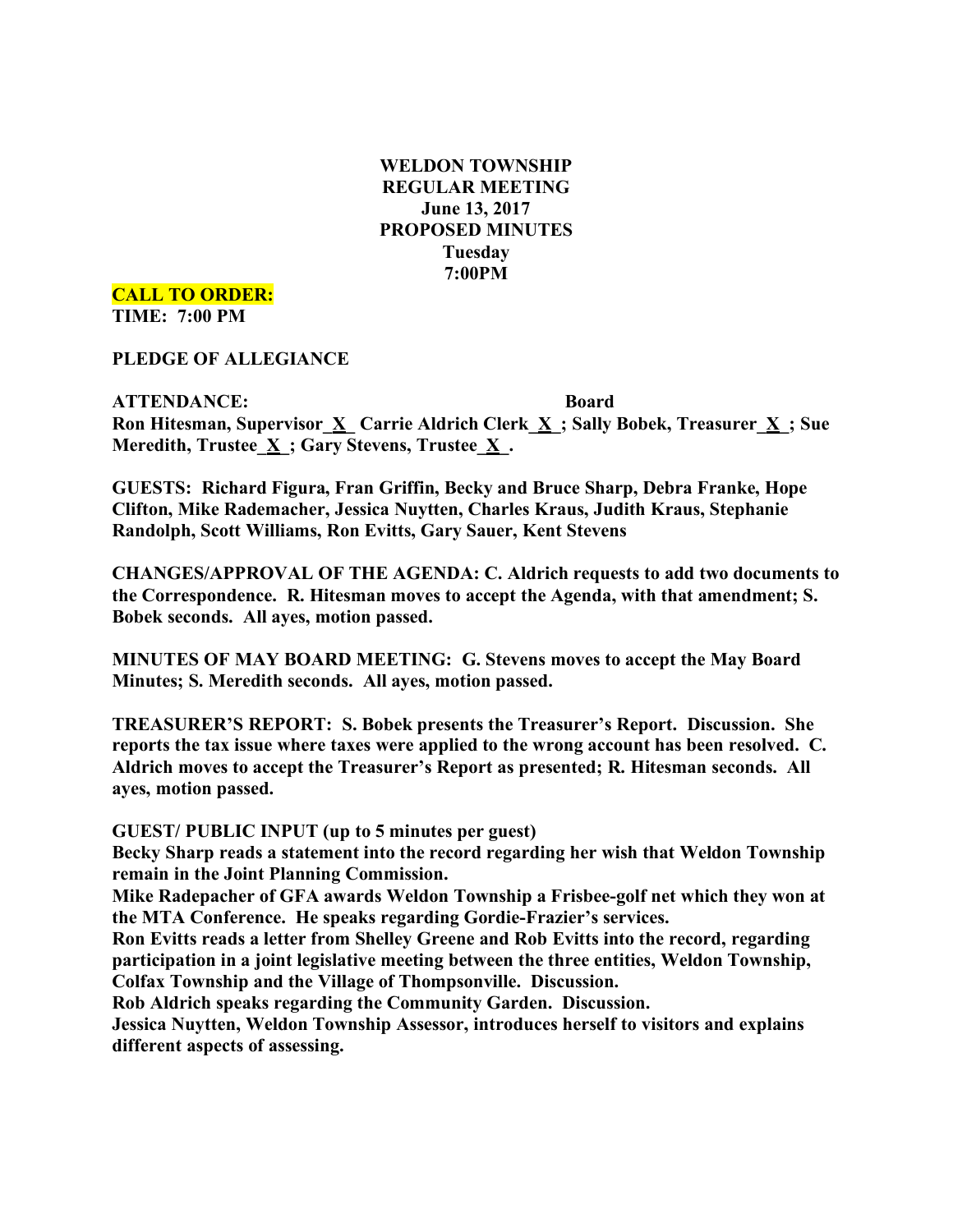## **REPORTS:**

**ZONING ADMINISTRATOR: R. Hitesman reads the zoning administrator's report into the record. Discussion.**

**JPC: S. Bobek speaks regarding the JPC June meeting. Because of a potential conflict of interest, Mr. Figura will be helping them find a different attorney. The sign ordinance is still being reviewed by Land Plan. Shelley Greene stepped down as secretary, and no one has come forward to replace her. They may need to hire a recording secretary. Discussion by C. Aldrich regarding the budget report they receive every month, and that they agreed she had not misrepresented any number to them at their budget meeting. They had misread the budget report and apologized.**

**NUISANCE ABATEMENT REPORT: Chris Bobek presents the Nuisance Abatement Report. 6676 Weldon has been cleaned up but has become cluttered again. Mr. Bobek sent a letter, and the property still looks bad. The property will be purchased by one of the tenants, and Mr. Bobek will follow up after that. If the owner doesn't clean up after a month of ownership, he will be issued a citation. Discussion. On 14400 Lindy, Mr. Bobek has sent a letter and spoken to owner, and he has been cleaning up. Owner will continue cleaning up, and Mr. Bobek will keep checking the situation. 9326 Old King Road has been an ongoing issue. Mr. Bobek spoke with homeowner and he has cleaned it up. A new complaint has been received on 14160 Lindy. The complainant wishes to remain anonymous. Mr. Bobek would like to send a letter regarding property owner required to clean up yard between highway and his workshop. If not cleaned up within 30 days, Mr. Bobek will issue a citation. Discussion. Mr. Hitesman confirms that a ticket will be issued if property is not cleaned up in 30 days after the receipt of the letter by the property owner.**

**LIQUOR INSPECTOR REPORT: R. Hitesman presents the Liquor Inspector Report.**

**BUDGET REPORT: C. Aldrich presents the Budget Report. Discussion of overages. Township can correct budget by the end of the fiscal year. Discussion. Clerk will contact Baird, Cotter & Bishop, P.C. regarding moving money forward to the budget to pay for a new furnace.**

**FIRE DEPARTMENT REPORT: S. Bobek presents the Fire Department Report from Michael MacGirr, up to April 30th. Mr. MacGirr says he will make the report available at least quarterly for the township's review. Discussion.**

**SUPERVISOR COMMENTS: R. Hitesman discusses Weldon putting a table up for the Thompsonville Summerfest. Discussion. Mr. Hitesman will purchase candy, Rob Aldrich will put together a Community Garden flyer. The township will have a suggestion box. Discussion of the AMAR review upcoming for the assessor. Assessor discusses process. Mr. Hitesman reads letter into the record from Peg Minster, regarding possible withdrawal from the Joint Planning Commission.**

**CLERK COMMENTS: C. Aldrich discusses the annual audit scheduled to begin June 22, 2017 by Baird, Cotter & Bishop, P.C. Discussion regarding Weldon's taxation value increase. The township does not need to publish Minute synopsis yet in the paper.**

**UNFINISHED BUSINESS: Review of boiler quotes received by township. Discussion. Sally Bobek moves the township purchase the Lochinvar NKC-110 boiler for \$9,994.54 from Nye Plumbing & Heating, Inc.; Sue Meredith seconds. Clerk takes roll call vote:**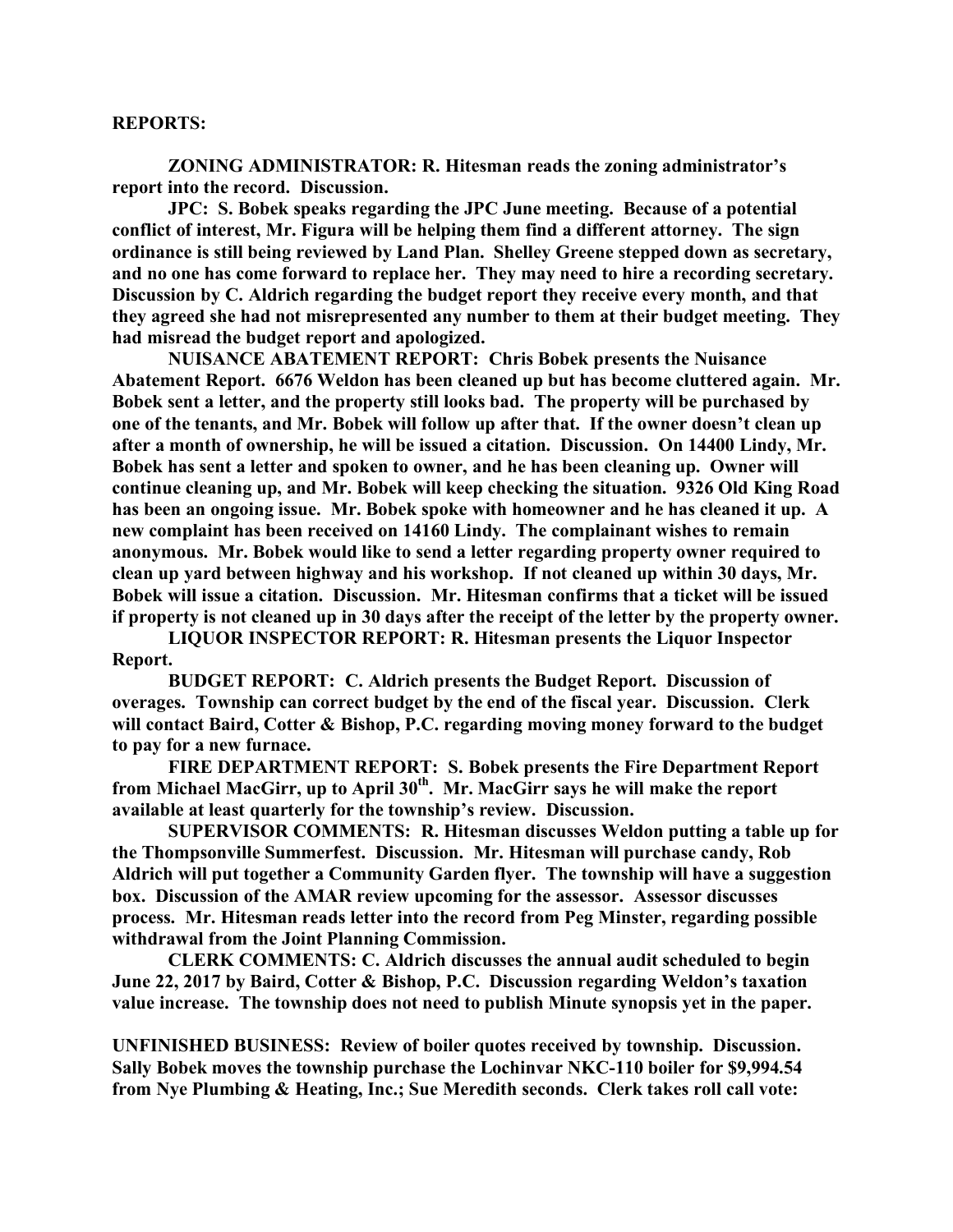**Sally Bobek, yes; Carrie Aldrich, yes; Ron Hitesman, yes; Sue Meredith, yes; Gary Stevens, yes. Motion passed. Discussion of tank size and selling oil back to Blarney Castle. Mr. Hitesman is going to report on prices on purchasing gas tanks next month.**

**Discussion of Greater Thompsonville Area Zoning Ordinance Adoption. The wrong ordinance number was re-adopted at the May board meeting. Township can wait to adopt next month.**

**Mr. Figura discusses Joint Planning Commission and the steps that need to be followed to withdraw. The board has had a public hearing regarding withdrawing, to receive publc input. The board needs to make a Findings of Fact to support Motion to Withdraw from the Joint Planning Commission. The township is paid up regarding its debt to the Joint Planning Commission. If Weldon withdraws, they will need to form their own planning commission, adopt a zoning ordinance and a master plan. Weldon will need to pay for corrections to "make right" the documents which will need to be changed for the remaining members of the Joint Planning Commission. Then the township would enact a formal ordinance officially withdrawing from the Joint Planning Commission. Mr. Figura read the Findings of Fact into the record, titled Resolution of Intent to Withdraw from the Greater Thompsonville Joint Planning Commission. Discussion of Weldon's cost of withdrawal from Joint Planning Commission. Discussion. Ron Hitesman moves to have Weldon Township continue within the Joint Planning Commission as it is now. He received no second. Discussion of having another meeting between the three entities. Discussion. C. Aldrich moves to adopt Resolution #06132017, Resolution of Intent to Withdraw From The Greater Thompsonville Joint Planning Commission; G. Stevens seconds. Clerk takes a roll call vote: Ron Hitesman, yes; Sue Meredith, yes; Sally Bobek, no; Carrie Aldrich, yes; Gary Stevens, yes. Motion passed with four yeses, one no. Ron Hitesman will set up a meeting with the four entities before the next board meeting.**

**Gary Sauer speaks regarding the Maples, which is now open. He discusses DAS, the Distributed Antenna System. CRA is attempting to limit the number of towers and locations. There will be a meeting to further discuss this matter. Discussion of The Maples mediation to resolve roofing issue.**

## **NEW BUSINESS:**

**Discussion of purchasing a state flag for Town Hall, both inside and out. Clerk will look into pricing for flags and flag poles.**

**Discussion of painting of town hall. Supervisor will get bids from painters for next month. Discussion of upcoming MTA Fundamentals of Assessment & Taxation sessions. Board does not wish to attend at this time.**

**Discussion of Supervisor's and Clerk's Professional Development Retreat put on by MTA, with Trustee's Development upcoming in August. Board will not have anyone attend at this time.**

**MTA is asking Weldon Township to adopt Principles of Township Government. Discussion. S. Bobek moves to adopt Principles of Township Government; C. Aldrich seconds. All ayes, motion passed.**